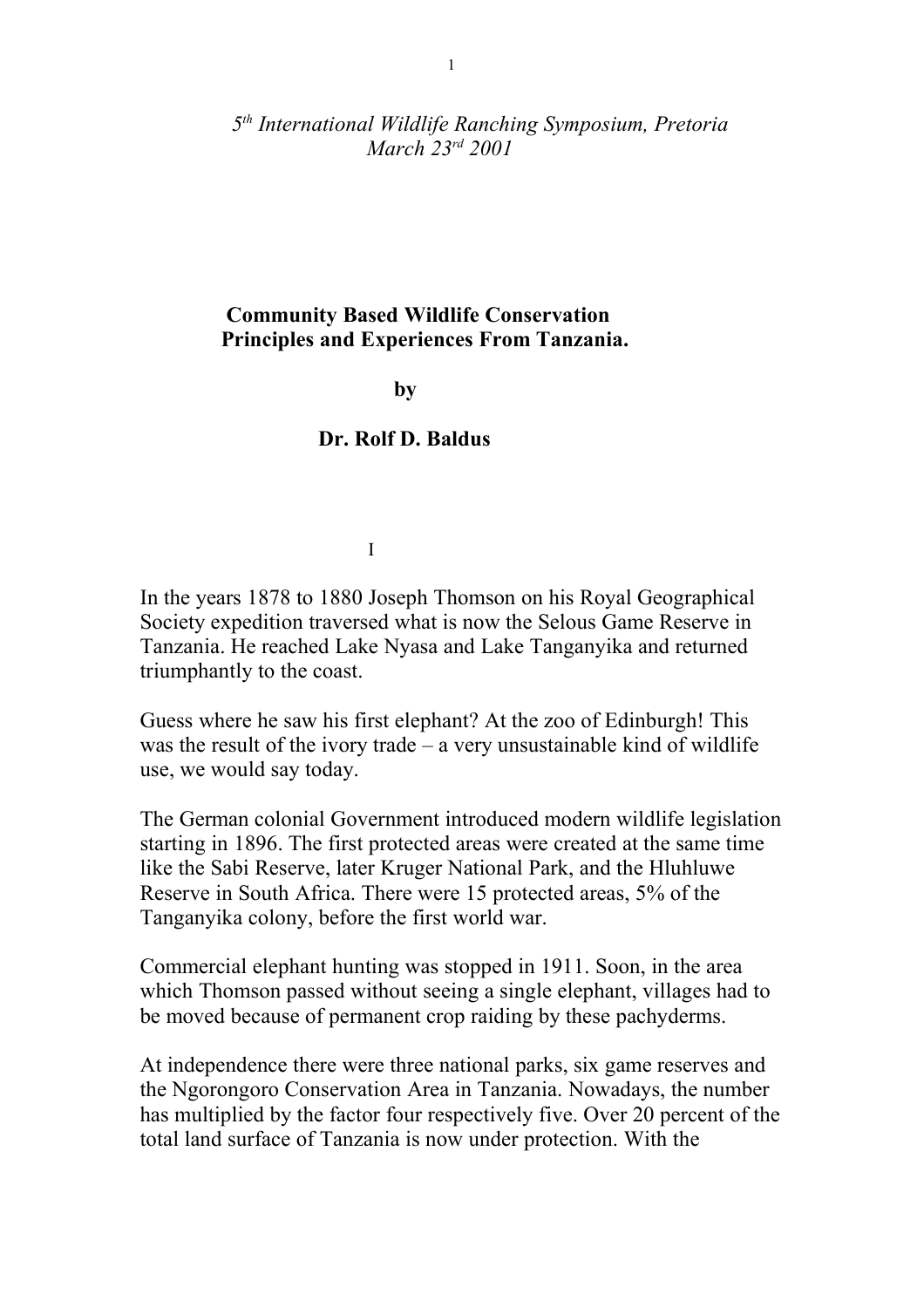exception of Ngorongoro people are prohibited from settling or farming there.

Conservation problems remain, but studies show that most of these areas enjoy high biological biodiversity and wildlife numbers - in many cases more than a hundred years ago. Parks work!

Recent studies have also proven this fact for other parks in Africa. They work - not everywhere, but at many places.

However, protected areas work at high costs.

- High costs to defend them. They are difficult to finance, as many of these countries belong to the poorest of the world with the majority of their people surviving in poverty.

- High opportunity costs: Many parks are agriculturally marginal, but others are on highly productive land.

- And finally high social costs, because nearly everywhere people used to live and were driven out of these areas at some stage, typically without compensation.

This was **"conservation against the people**".

Social conflicts between people and wildlife, people and parks are the other side of conservation, not only in Tanzania. I do not say that you can have conservation as a free lunch, but, Ladies and Gentlemen, this is easy for me to say, because I do not belong to those who pay the bill.

Tanzania is privileged in that it still has wildlife in high numbers outside the protected areas on village land, for example 20,000 elephants just in the vicinity of the Selous Game Reserve. I can take you to Ngarambe village where elephants are inside the settlement, nearly every night, not only when the maize is high. I can take you near Lindi airstrip where lions killed 23 people in five months. And I can take you to Bonye-Duthumi, where crocodiles killed 11 people in the last two years. Actually, while I was there a fortnight ago a woman and a child were taken by crocs in the neighbourhood.

The magnificent wildlife which the visitors from European cities admire, is - for us here nothing new - a burden for the small farmer. "Wadudu" he calls it in Tanzania, the same term being used for biting bugs and bloodsucking mosquitoes.

The only privilege he or she enjoys is the consumption of "bush meat", completely illegal in Tanzania, but in many places the only meat available. Colonial and post colonial legislation has alienated villagers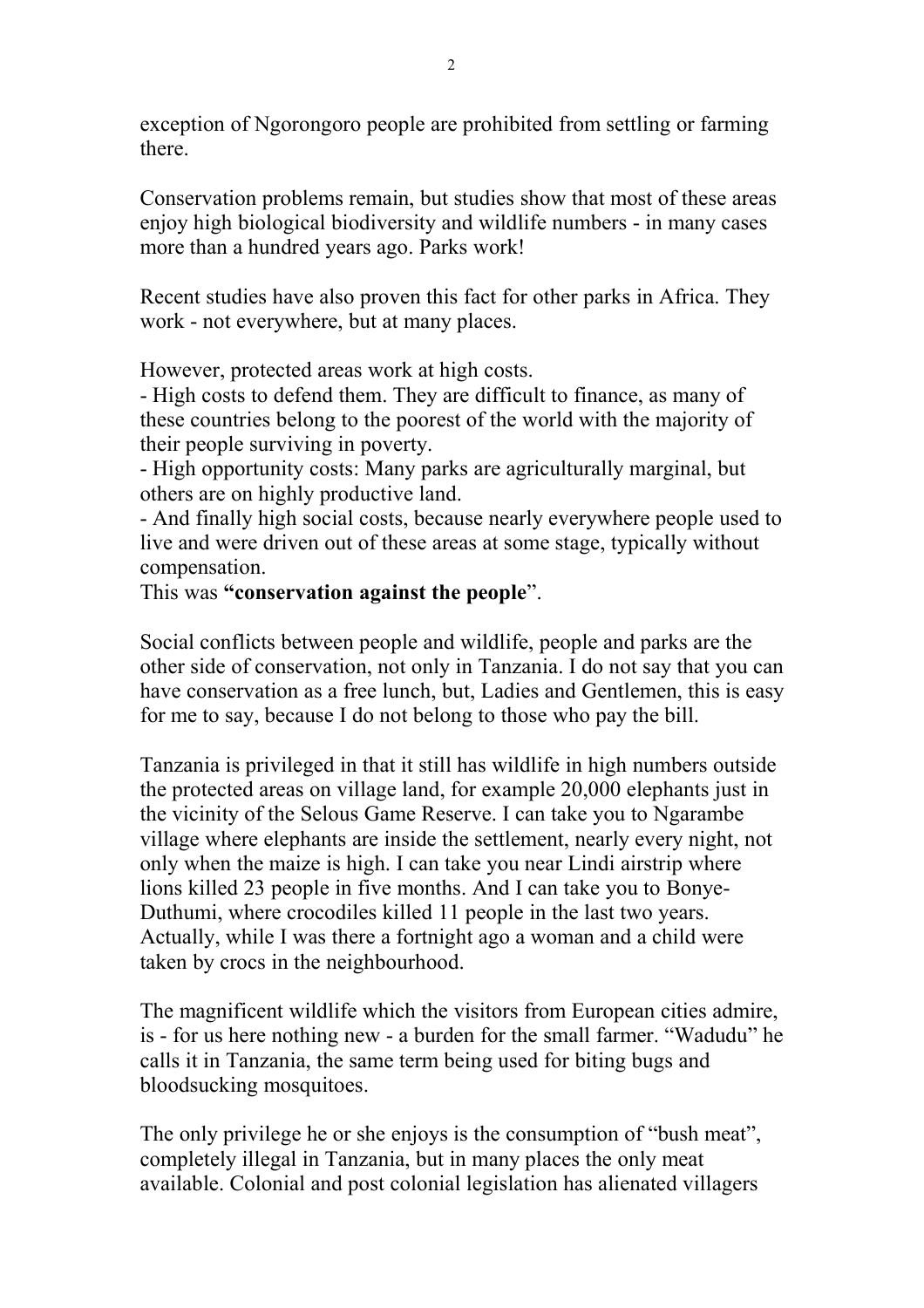from this resource, which was once freely available. Take-off levels were sustainable in the old days, but less due to existing traditional rules, but more so due to low numbers of people and the existing inefficient hunting techniques. This all changed with the coming of steel wires, muzzle loaders and modern firearms.

A recent two year study done by TRAFFIC in seven Eastern and Southern African countries gives empirical evidence that the hunting and consumption of illegal game meat in these two regions is comparable to the flourishing, well researched bush meat trade in Western and Central Africa, in particular in the rainforest. It is only a romantic myth that bush meat originates from small-scale consumptive poaching which is less destructive than commercial trophy poaching. No, meat poaching is widespread, uncontrolled and mostly at unsustainable levels.

TRAFFIC shows that a country like Kenya which has made all hunting, except for birds, illegal, as it is claimed that legal trade encourages the illegal one, is in no way better off. Much concern centres at the flagship species like elephant and rhino, but in most countries it is actually the massive use of wildlife for bush meat which – besides population growth and loss of natural habitat – is the real threat for wildlife.

Government conservation agencies, in most cases little represented outside the protected areas anyway, have not been able to control this type of poaching. In fact, it is sometimes the official game scout in the village who runs the trade.

II

Ladies and Gentlemen, in the year 1987 the Tanzanian Government requested Germany to assist in saving biodiversity in the Selous ecosystem in the southern part of the country. The most obvious downward trend at that time was the disappearance of the rhino and the crash of the elephant population from an estimated 100.000 plus in the 1970´s to less than 30.000 in 1989 at a speed of perhaps 3.000 to 5.000 or more a year. While reorganizing and rehabilitating the reserve the success of anti-poaching was obvious. But at the same time we realized that when poaching originated from villages outside the reserve, it was not sufficient to chase poor villagers inside. We had to develop better methods. And it became also clear that wildlife education, revenue sharing and donating water pumps and school buildings, were equally not purposeful. Yes, people thought better about wildlife and the park afterwards, but poaching levels remained the same. Poaching had an economic basis and without changing the economic incentive system for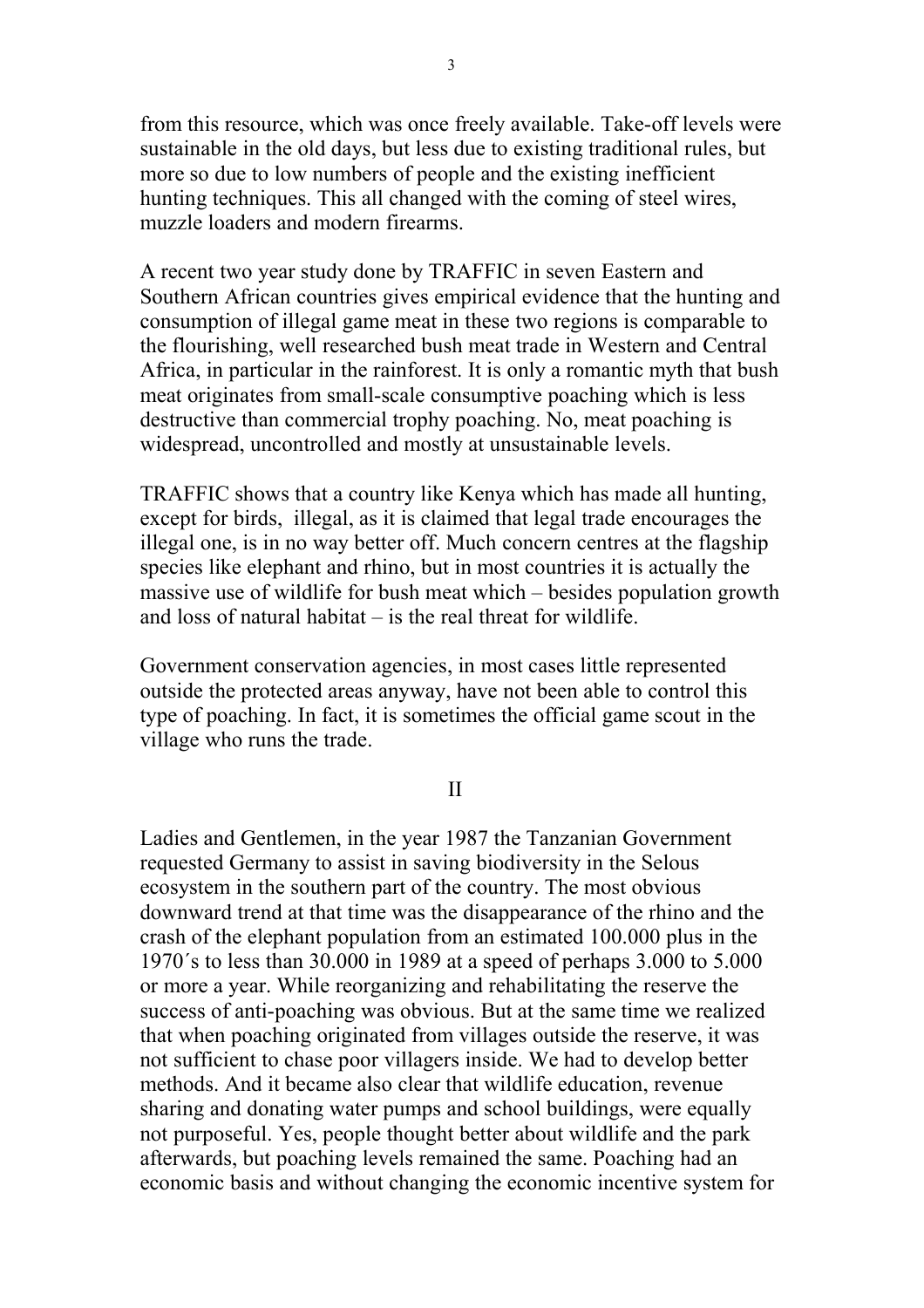the villagers, all efforts would bear no fruits. This was our lesson learnt in the Selous.

But involving people in order to reduce poaching and to improve conservation is only one side of the coin. The other side is more familiar to development workers: Involving people in the utilization of wildlife, because game is an important, nevertheless frequently overlooked resource in rural areas. A resource which can satisfy basic needs, if used wisely.

Therefore, Tanzania developed around the Selous and in other areas, the Serengeti, Ruaha, Wami-Mbiki, Saadani, an approach which aims at putting wildlife on village land under the management of the communities. Conserving wildlife in order to use it: "**Conservation with the people, or better, by the people**".

Nowadays 50 out of 70 villages around the Selous have created their own Wildlife Management Areas. The new official Wildlife Policy of the country has declared this "Community Based Conservation" (CBC) a country-wide approach. Regulations are being finalized and the revision of the Wildlife Act of 1974 to accommodate this new policy is well underway.

Under this CBC-programme villages carry out wildlife inventories, prepare management plans and finally declare part of their land as a Wildlife Management Area where sustainable wildlife use will be the predominant mode of production. The areas will be surveyed and demarcated and if they are not large enough villages can join together with neighbouring ones.

Whether the wildlife use is "non-consumptive" - photographic tourism or "consumptive" like cropping, resident or tourist hunting will depend on the prevailing conditions and the decisions of the landholders, i.e. the villagers. I say "will", because presently villages are not allowed yet to sell their quotas to safari hunting companies, as the new Wildlife Act is not in place. They are, however, under certain conditions already allowed to crop game, charge licence fees to resident hunters and enter into contracts with lodge operators

Wildlife ownership will be retained by the state in order to exercise control and avoid misuse. "Consumptive use" is therefore based on quotas granted and controlled by the Wildlife Division. Protection and anti-poaching is being done by village game scouts themselves who act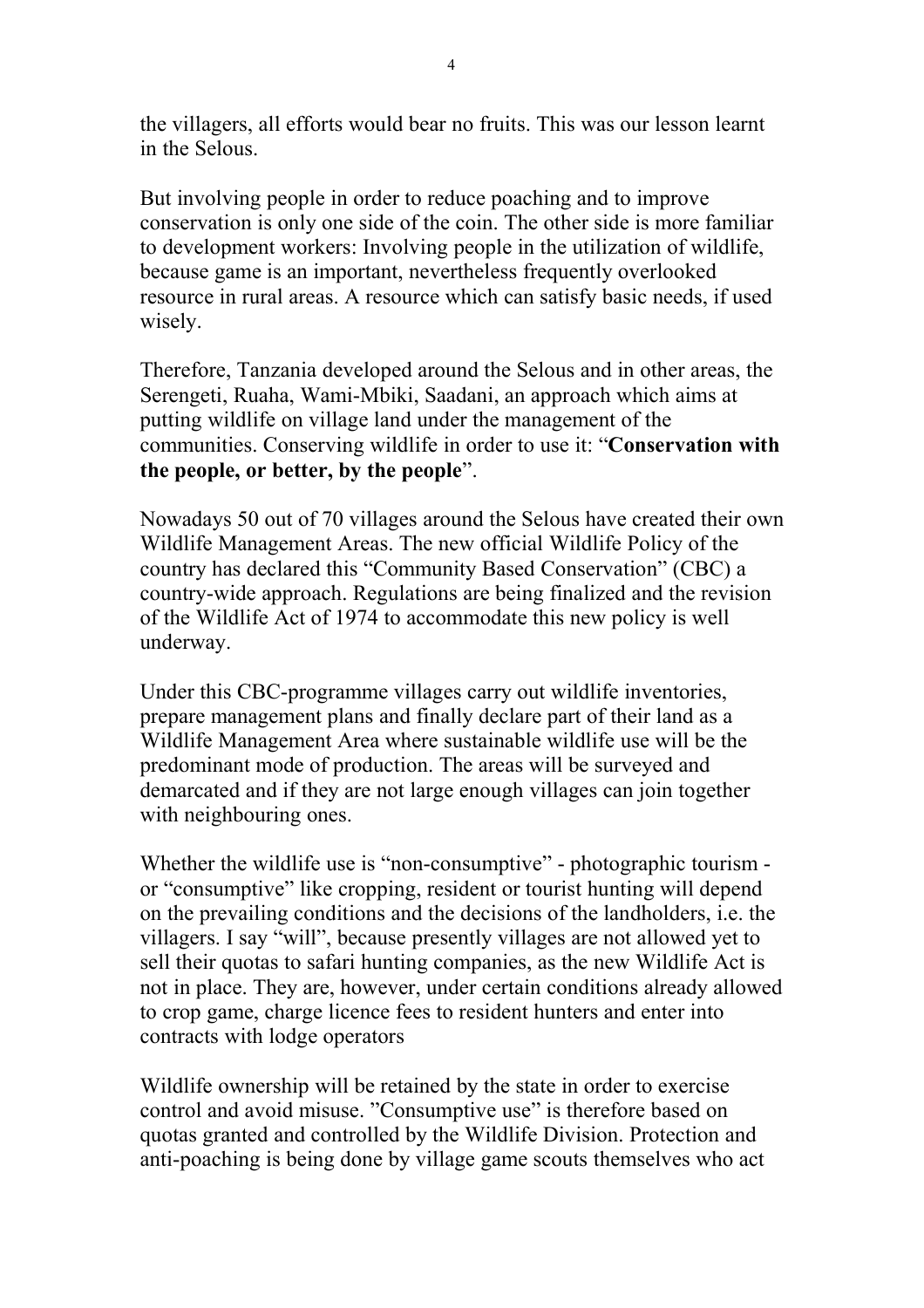as authorised officers and who are democratically elected by selfadministration organs, called Natural Resources Committees. Ten years ago they were called Wildlife Committees, but meanwhile a similar concept has been developed for the management of forests and has been incorporated into the new Forestry Act.

Many crucial details have not been decided yet, and their development will depend on trial and error. But the guiding principle is the same everywhere: Wildlife management is devolved from Government to the grassroots, the major part of income stays where it is created, and the whole process is democratically controlled.

III

Community Based Natural Resources Management in these days is mainstream, fashionable, politically correct and for some even a myth. Expectations are sometimes unrealistic, and some agencies which have propagated "fences and fines" for decades are jumping to the other extreme: Forget the stick, offer carrots on a silver plate and people will protect their wildlife. Unfortunately it is not that easy!

At the same time a good number of academic papers have already summed up "why CBC cannot work".

Ladies and Gentlemen, in Tanzania we are in the phase of moving from pilot projects to a national programme, from less than a hundred villages to hopefully soon a thousand. We are experiencing the practical obstacles in this challenging venture. But we are also observing the potential and the possible success.

As far as our critics are concerned we have a number of empirical answers. Let me mention a few.

1. CBC is no substitute for a protected areas approach. It is complementary. The Serengeti National Park will not be turned into a Wildlife Management Area of the surrounding communities. However, many unprotected areas which would otherwise be turned into maize fields and wheat farms, will receive a higher degree of protection of natural resources.

2. The policy may be Government driven, but the response is spectacular. In many cases villages have taken the initiative into their own hands, not waiting for the green light from Dar Es Salaam.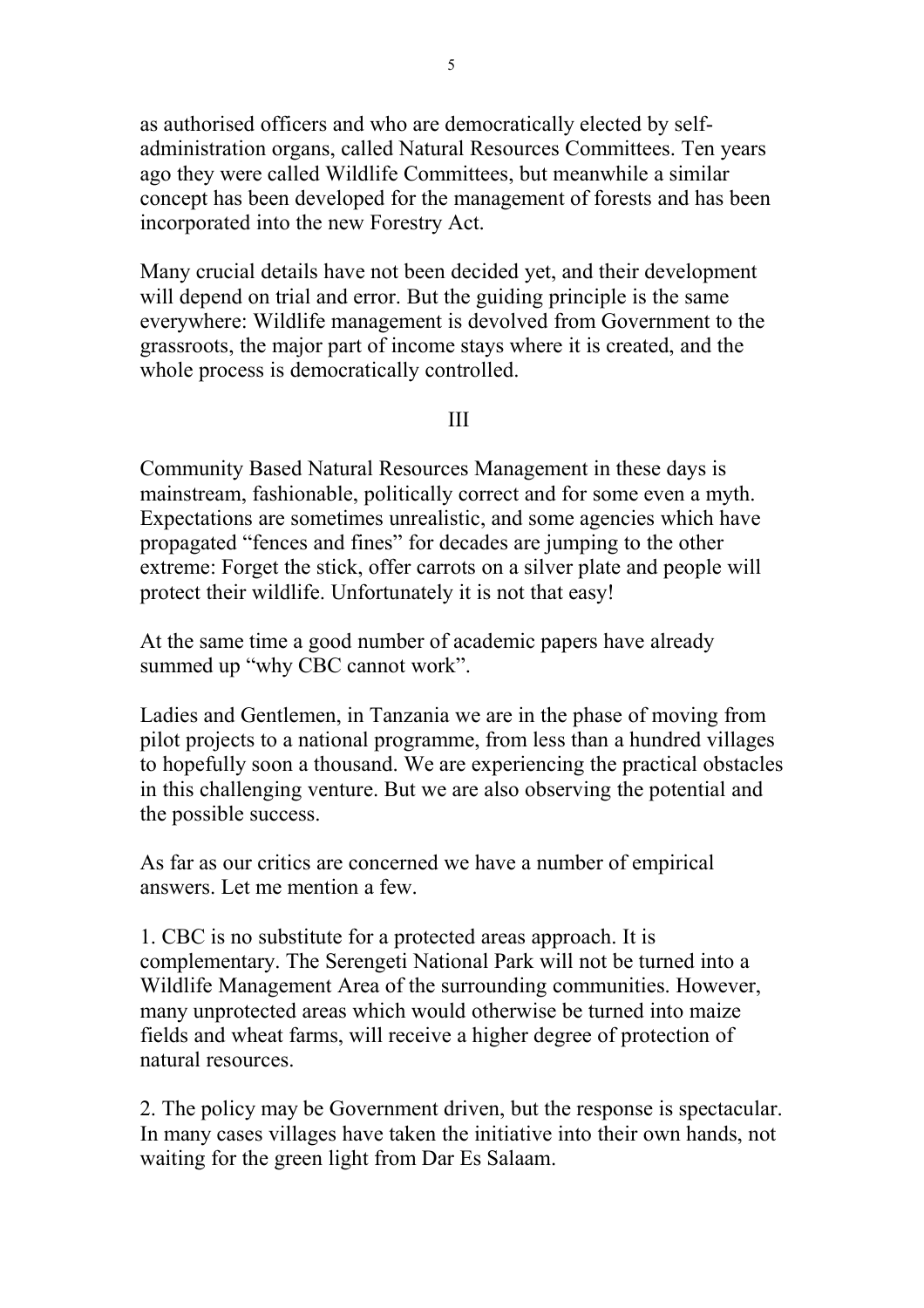3. Anti-poaching by committed and trained village game scouts works, sometimes better than the official law-enforcement. But CBC is not there to replace it. Again, it does complement. Anti-poaching by the Government is there to stay.

4. CBC in many cases will not be a tremendous addition to household income. But in practical life also the small things count, meat is a precious luxury, and people are proud to look after wildlife, an important cultural asset, themselves. Improvements in crop protection are also a strong argument. Where safari hunting is possible, the income potential is indeed significant and can even compete with agriculture.

5. Rural people still have traditional knowledge to manage wildlife. They are keen and able to learn additional modern techniques. Advise is, however, necessary. We shall see a private wildlife consultancy sector flourish.

6. Sustainability is a challenge, but this does not only relate to villages as decision makers. There is a lot of use anyway, and to turn it legal makes it more controllable and contributes to keeping take-off levels sustainable.

7. At some stage the Government might get scared of its own courage to have initiated such a major process of deregulation. But the Tanzanian Government is committed to see the process through. There will be losses of power and finance for the central Government, but in the long run all sides will benefit.

8. Wildlife conservation and rural development are not conflicting targets. Game is an important economic resource in many rural areas. And its use is a nature-friendly option.

## IV

Ladies and Gentlemen, in the early nineties I had employed an instructor in bush-craft, Mzee Madogo. He had already served in the fifties under the "father" of the Selous, Ionides, an eccentric whom the villagers by the way called "mpalangozi", the "one who skins snakes and flays people". Mzee Madogo told me before he died of old age while on patrol in the Selous: We used to fight the poachers at Madaba, which is right in the middle of the Selous. We still have to do this police-style work at Madaba. But more important is now the work we do in the villages.